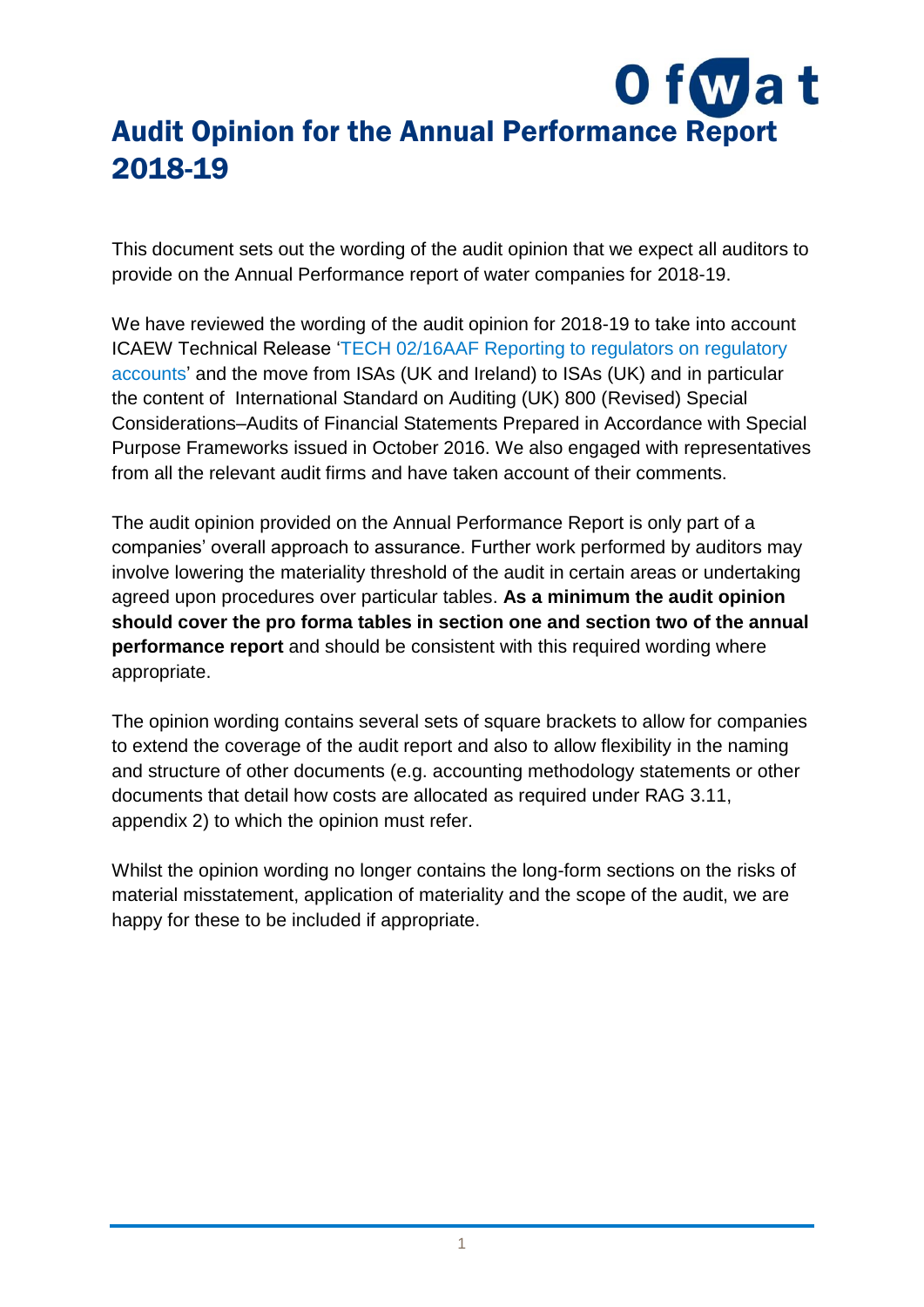## Proposed form of independent auditors' report on the Annual Performance Report

#### Independent Auditor's report to the Water Services Regulation Authority (the WSRA) and the Directors of [Company]'

#### **Opinion**

We have audited the [sections of/tables within [company's]] Annual Performance Report for the year ended [date] ("the Regulatory Accounting Statements") which comprise:

- the regulatory financial reporting tables comprising the income statement (table 1A), the statement of comprehensive income (table 1B), the statement of financial position (table 1C), the statement of cash flows (table 1D), the net debt analysis (table 1E), the financial flows (table 1F) and the related notes; and
- the regulatory price review and other segmental reporting tables comprising the segmental income statement (table 2A), the totex analysis for wholesale water and wastewater (table 2B), the operating cost analysis for retail (table 2C), the historical cost analysis of fixed assets for wholesale and retail (table 2D), the analysis of capital contributions and land sales for wholesale (table 2E), the household water revenues by customer type (table 2F), the non-household water revenues by customer type (table 2G), the non-household wastewater revenues by customer type (table 2H), the revenue analysis & wholesale control reconciliation (table 2I), the infrastructure network reinforcement costs (table 2J), the infrastructure charges reconciliation (table 2K) and the related notes.
- [List any additional tables covered by the audit opinion].

We have not audited the [Outcome performance table (tables 3A to 3S)] and the [additional regulatory information in tables 4A to 4W].

In our opinion, [company]'s Regulatory Accounting Statements within the Annual Performance Report have been prepared, in all material aspects, in accordance with Condition F, the Regulatory Accounting Guidelines issued by the WSRA (RAG 1.08, RAG 2.07, RAG 3.11, RAG 4.08 and RAG 5.07) and the accounting policies (including the company's published [accounting methodology statement(s), as defined in RAG 3.11, appendix 2]), set out on page [XX].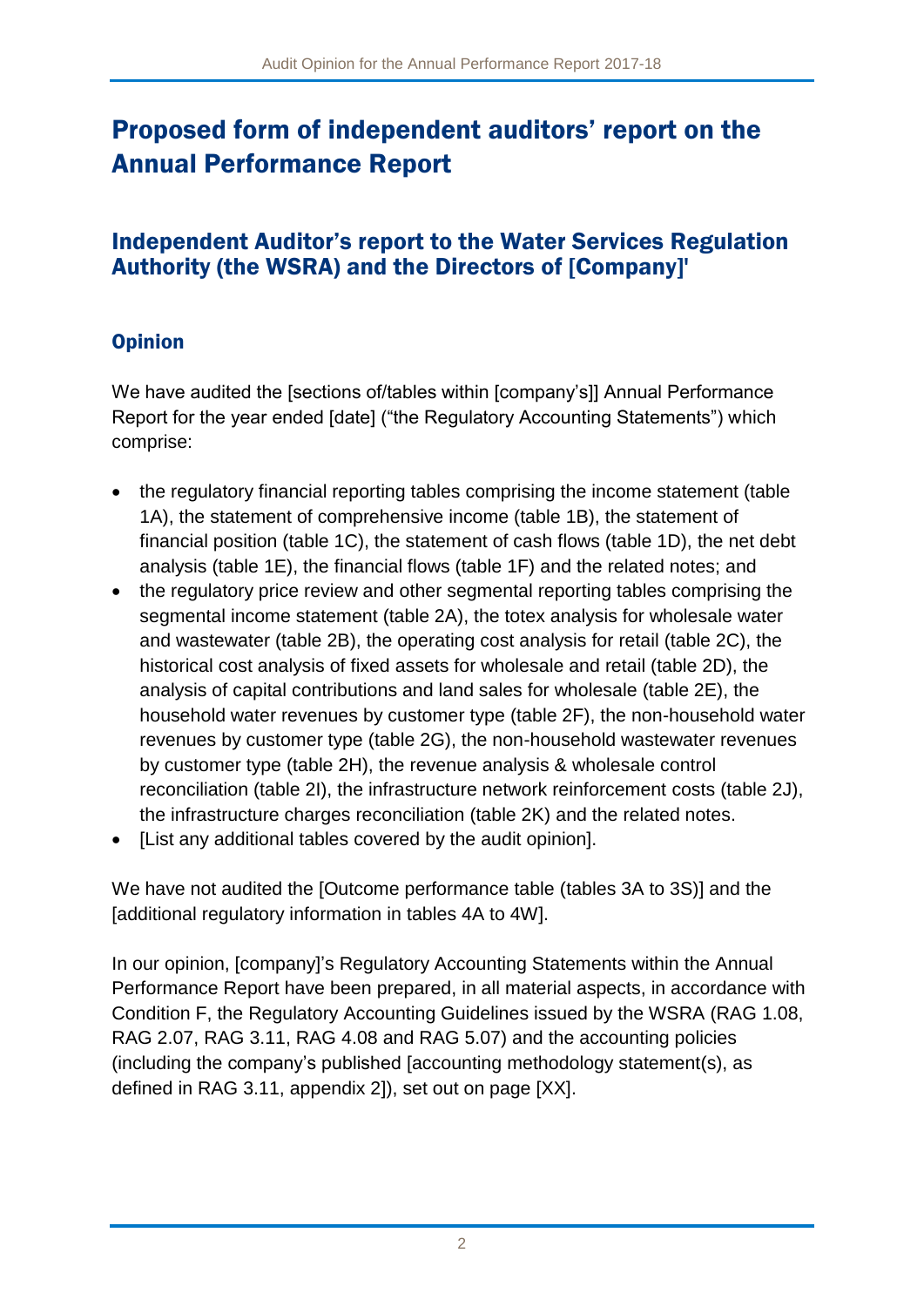#### Basis for opinion

We conducted our audit in accordance with International Standards on Auditing (UK) ("ISAs (UK)"), including ISA (UK) 800, and applicable law, except as stated in the section on Auditors' responsibilities for the audit of the Regulatory accounting statements within the Annual Performance Report below, and having regard to the guidance contained in ICAEW Technical Release Tech 02/16 AAF 'Reporting to Regulators on Regulatory Accounts' issued by the Institute of Chartered Accountants in England & Wales.

Our responsibilities under ISAs (UK) are further described in the Auditors' responsibilities for the audit of the Regulatory accounting statements within the Annual Performance Report section of our report. We are independent of the company in accordance with the ethical requirements that are relevant to our audit, including the Financial Reporting Council's (FRC's) Ethical Standards as applied to public interest entities, and we have fulfilled our ethical responsibilities in accordance with these requirements. We believe that the audit evidence we have obtained is sufficient and appropriate to provide a basis for our opinion.

#### Emphasis of matter – special purpose basis of preparation

We draw attention to the fact that the Regulatory accounting statements within the Annual Performance Report have been prepared in accordance with Condition F, the Regulatory Accounting Guidelines, the accounting policies (including the company's published [accounting methodology statement(s), as defined in RAG 3.11, appendix 2]) set out in the statement of accounting policies and under the historical cost convention. The nature, form and content of the Regulatory Accounting statements are determined by the WSRA. It is not appropriate for us to assess whether the nature of the information being reported upon is suitable or appropriate for the WSRA's purposes. Accordingly we make no such assessment.

The Annual Performance Report is separate from the statutory financial statements of the Company and has not been prepared under the basis of [United Kingdom Generally Accepted Accounting Practice ("UK GAAP") / International Financial Reporting Standards as adopted by the European Union ("IFRSs")]. Financial information other than that prepared on the basis of [UK GAAP/IFRSs] does not necessarily represent a true and fair view of the financial performance or financial position of a company as shown in statutory financial statements prepared in accordance with the Companies Act 2006.

The Regulatory Accounting Statements on pages [xx] to [xx] have been drawn up in accordance with Regulatory Accounting Guidelines with a number of departures from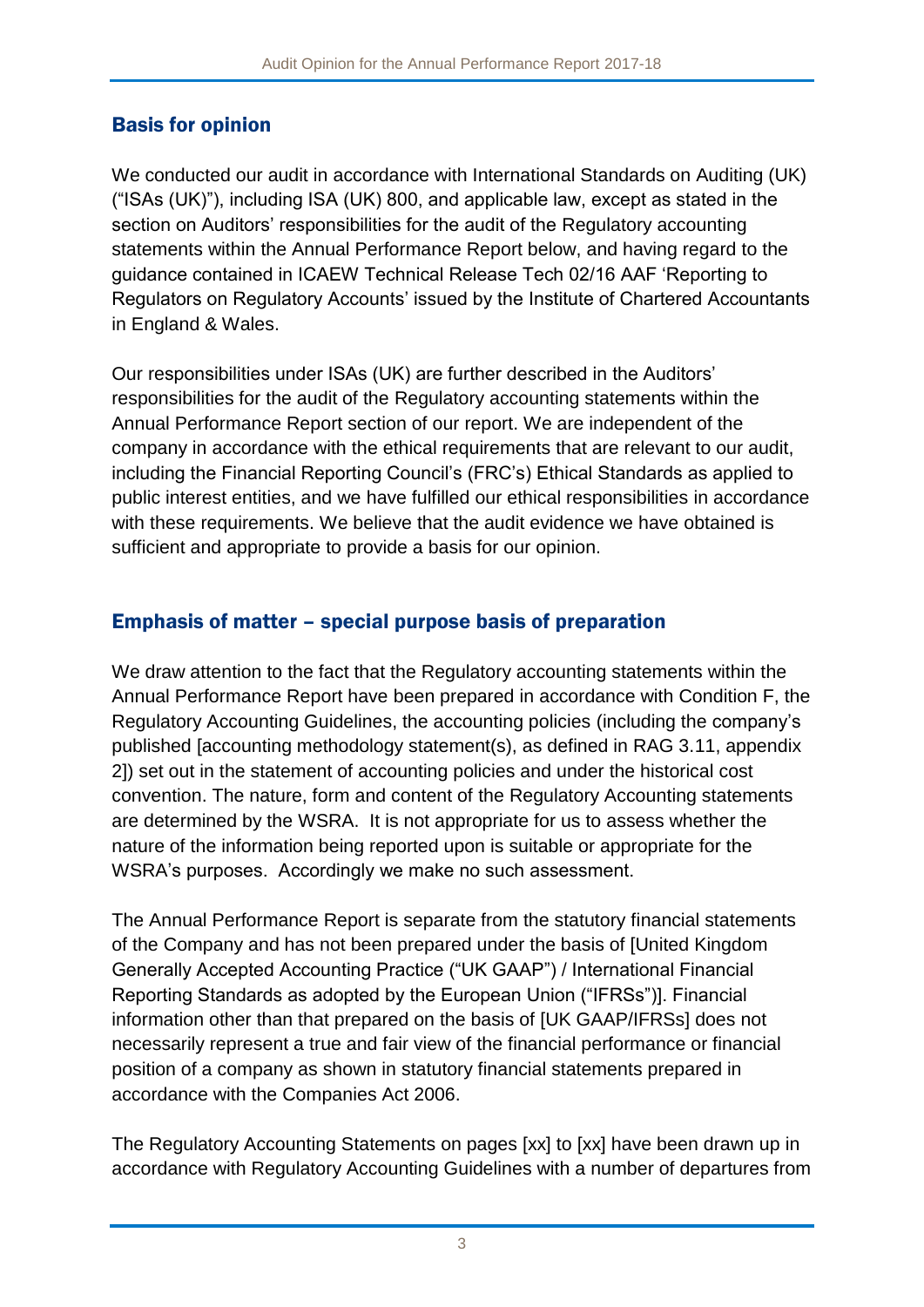[UK GAAP/IFRSs]. A summary of the effect of these departures from Generally Accepted Accounting Practice in the Company's statutory financial statements is included in the tables within section 1.

The Regulatory Accounting Statements are prepared in accordance with a special purpose framework for the specific purpose as described in the Responsibilities for the Annual Performance Statement and the audit section below. As a result, the Regulatory Accounting Statements may not be suitable for another purpose.

Our opinion is not modified in respect of this matter.

#### Conclusions relating to going concern

We have nothing to report in respect of the following matters in relation to which ISAs (UK) require us to report to you where:

- the directors' use of the going concern basis of accounting in the preparation of the Regulatory Accounting Statements is not appropriate; or
- the directors have not disclosed in the Regulatory Accounting Statements any identified material uncertainties that may cast significant doubt about the company's ability to continue to adopt the going concern basis of accounting for a period of at least twelve months from the date when the Regulatory Accounting Statements are authorised for issue.

### Reporting on other information

The other information comprises all of the information in the Annual Performance Report other than the Regulatory Accounting Statements within the Annual Performance Report and our auditors' report thereon. The directors are responsible for the other information. Our opinion on the Regulatory Accounting Statements does not cover the other information and, except to the extent otherwise explicitly stated in our report, we do not express any form of assurance conclusion thereon.

In connection with our audit of the Regulatory Accounting Statements, our responsibility is to read the other information and, in doing so, consider whether the other information is materially inconsistent with the Regulatory Accounting Statements or our knowledge obtained in the audit, or otherwise appears to be materially misstated. If we identify an apparent material inconsistency or material misstatement, we are required to perform procedures to conclude whether there is a material misstatement of the Regulatory Accounting Statements within the Annual Performance Report or a material misstatement of the other information. If, based on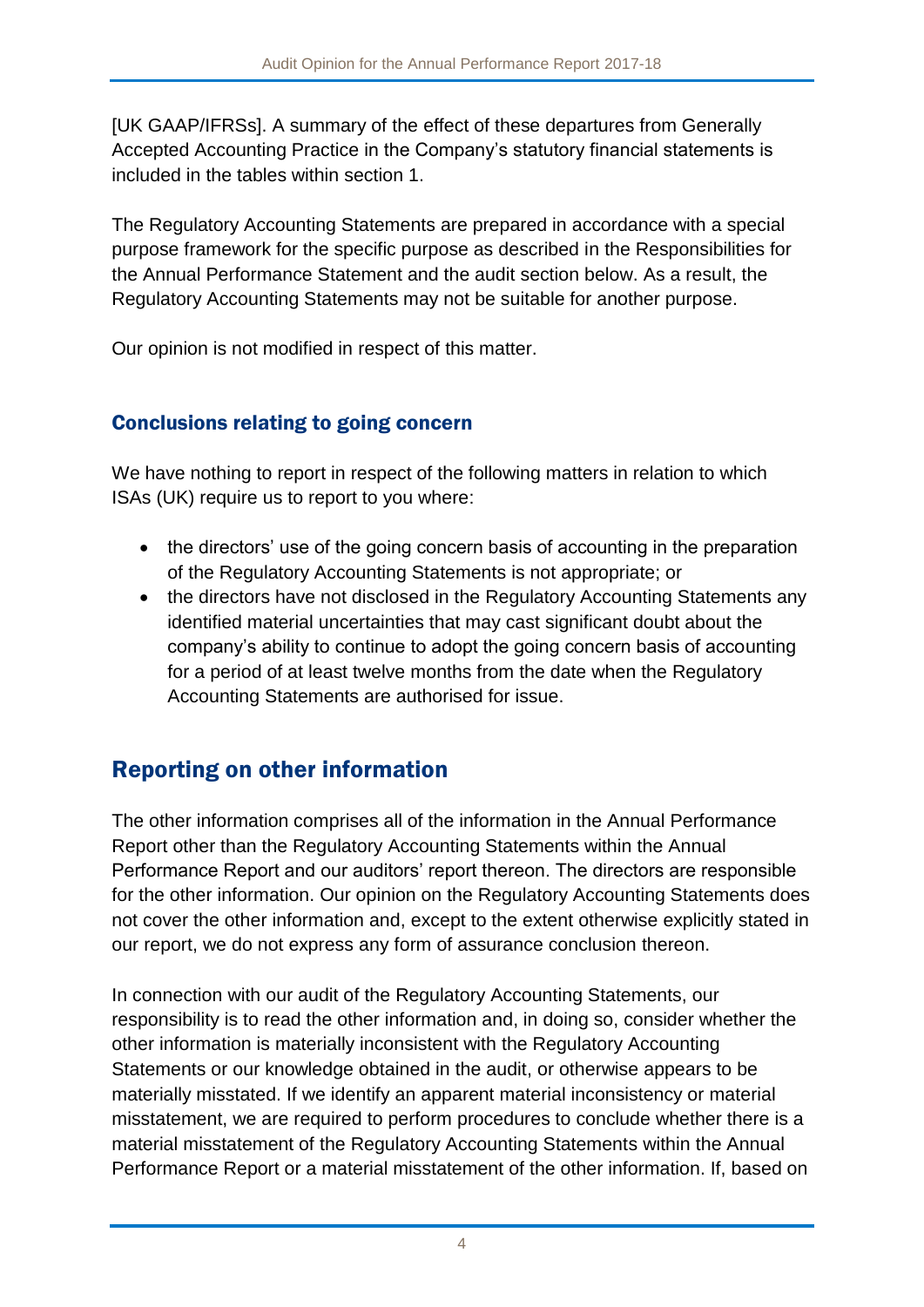the work we have performed, we conclude that there is a material misstatement or inconsistency of this other information, we are required to report that fact.

We have nothing to report based on these responsibilities.

#### Responsibilities of the Directors for the Annual Perfomance Report

As explained more fully in the Statement of Directors' Responsibilities [set out [on page ... ] ], the directors are responsible for the preparation of the Annual Performance Report in accordance with Condition F, the Regulatory Accounting Guidelines issued by the WSRA and the Company's accounting policies (including the Company's published [accounting methodology statement(s), as defined in RAG 3.11, appendix 2]).

The directors are also responsible for such internal control as they determine is necessary to enable the preparation of the Annual Performance Report that is free from material misstatement, whether due to fraud or error.

In preparing the Annual Performance Report, the directors are responsible for assessing the company's ability to continue as a going concern, disclosing as applicable, matters related to going concern and using the going concern basis of accounting unless the directors either intend to liquidate the company or to cease operations, or have no realistic alternative but to do so.

#### Auditors' responsibilities for the Audit of the Regulatory accounting statements within the Annual Performance Report

Our objectives are to obtain reasonable assurance about whether the Regulatory accounting statements within the Annual Performance Report are free from material misstatement, whether due to fraud or error, and to issue an auditors' report that includes our opinion. Reasonable assurance is a high level of assurance, but is not a guarantee that an audit conducted in accordance with ISAs (UK) will always detect a material misstatement when it exists. Misstatements can arise from fraud or error and are considered material if, individually or in the aggregate, they could reasonably be expected to influence the economic decisions of users taken on the basis of this Annual Performance Report.

As part of an audit in accordance with ISAs (UK), we exercise professional judgment and maintain professional scepticism throughout the audit. We also: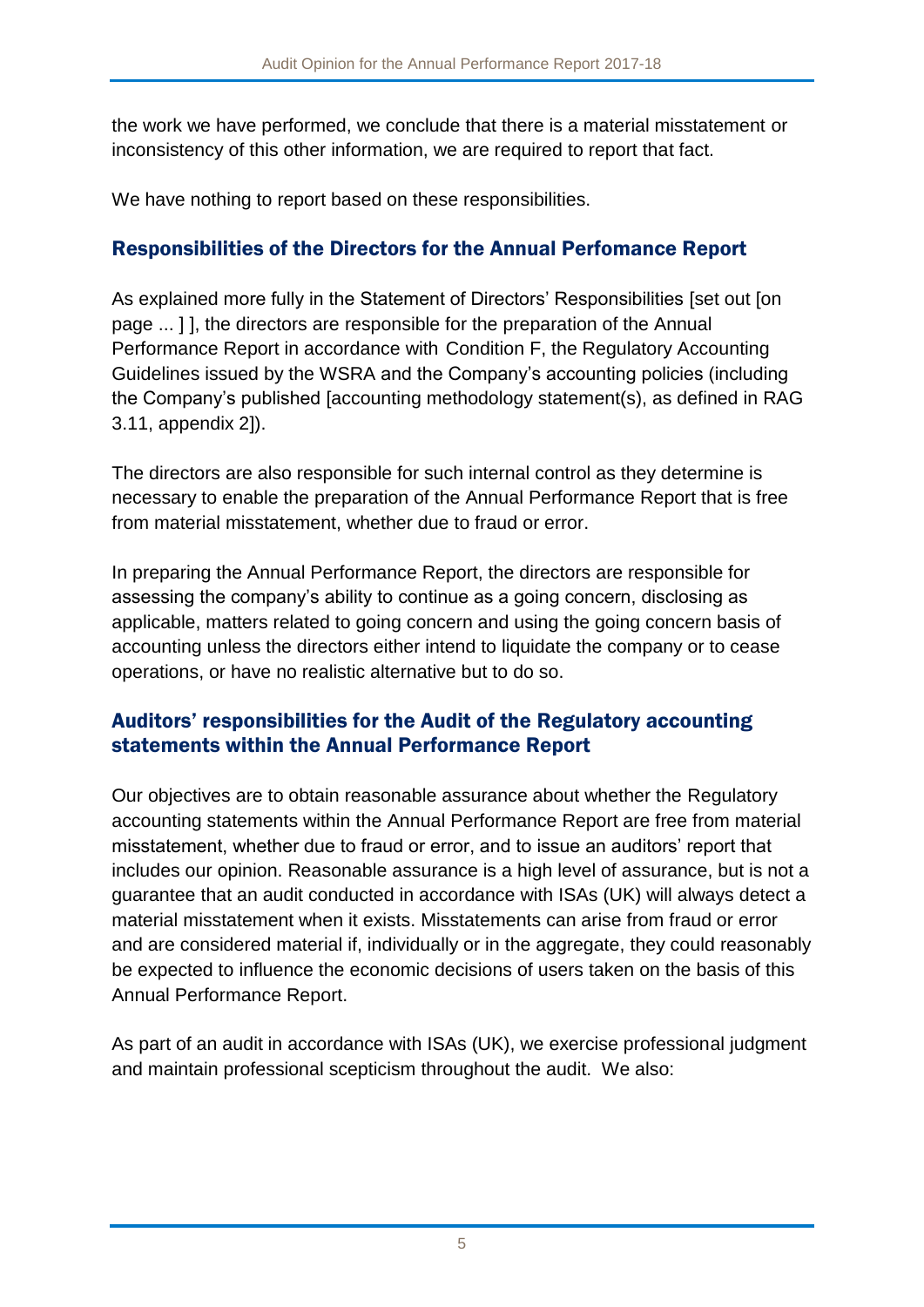- Identify and assess the risks of material misstatement of the company's Annual Performance Report, whether due to fraud or error, design and perform audit procedures responsive to those risks, and obtain audit evidence that is sufficient and appropriate to provide a basis for our opinion. The risk of not detecting a material misstatement resulting from fraud is higher than for one resulting from error, as fraud may involve collusion, forgery, intentional omissions, misrepresentations, or the override of internal control.
- Obtain an understanding of internal control relevant to the audit in order to design audit procedures that are appropriate in the circumstances, but not for the purpose of expressing an opinion on the effectiveness of the company's internal control.
- Conclude on the appropriateness of the directors' use of the going concern basis of accounting and, based on the audit evidence obtained, whether a material uncertainty exists related to events or conditions that may cast significant doubt on the company's ability to continue as a going concern. If we conclude that a material uncertainty exists, we are required to draw attention in our report to the related disclosures in the financial statements or, if such disclosures are inadequate, to modify our opinion. Our conclusions are based on the audit evidence obtained up to the date of our report. However, future events or conditions may cause the company to cease to continue as a going concern.
- Communicate with those charged with governance regarding, among other matters, the planned scope and timing of the audit and significant audit findings, including any significant deficiencies in internal control that we identify during the audit.
- Assess the reasonableness of significant accounting estimates and related disclosures made by the directors.

The Company has presented the allocation of operating costs and assets in accordance with the accounting policy for price control segments set out in note [x] and its [accounting methodology statement(s) published on the Company's website on [date]. We are not required to assess whether the methods of cost allocation set out in the Methodology Statement are appropriate to the circumstances of the Company or whether they meet the requirements of the WSRA, which would have been required if we were to express an audit opinion under International Standards on Auditing (UK).

#### Opinion on other matters prescribed by Condition F

Under the terms of our contract we have assumed responsibility to provide those additional opinions required by Condition F in relation to the accounting records. In our opinion: